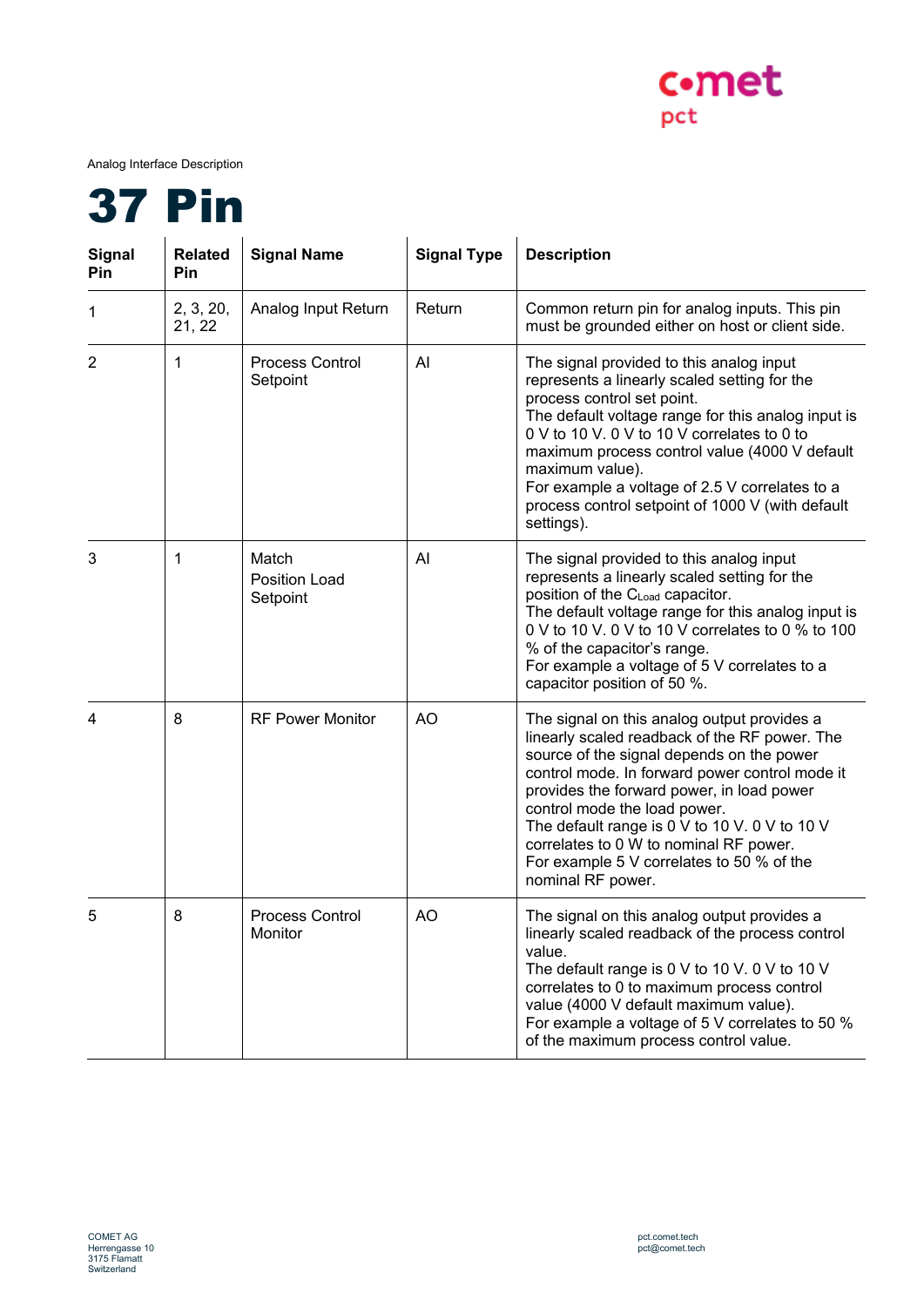

| <b>Signal</b><br>Pin | <b>Related</b><br>Pin               | <b>Signal Name</b>                    | <b>Signal Type</b> | <b>Description</b>                                                                                                                                                                                                                                                                                                      |
|----------------------|-------------------------------------|---------------------------------------|--------------------|-------------------------------------------------------------------------------------------------------------------------------------------------------------------------------------------------------------------------------------------------------------------------------------------------------------------------|
| 6                    | 8                                   | <b>Match Position Load</b><br>Monitor | AO                 | The signal on this analog output provides a<br>linearly scaled readback of the position of the<br>C <sub>Load</sub> capacitor.<br>The default range is 0 V to 10 V. 0 V to 10 V<br>correlates to 0 % to 100 % of the capacitor<br>range.<br>For example a voltage of 5 V correlates to a<br>capacitor position of 50 %. |
| 7                    | 8                                   | Not Used                              | AO                 | This pin is not used by default.                                                                                                                                                                                                                                                                                        |
| 8                    | 4, 5, 6,<br>7,<br>23, 24,<br>25, 26 | Analog Output<br>Return               | Return             | Common return pin for analog outputs. This pin<br>must be grounded either on host or client side.                                                                                                                                                                                                                       |
| 9                    | 27                                  | Remote                                | DI                 | The signal on this digital input sets the remote<br>control source of the generator. A transition<br>from low to high state will switch setpoint source<br>and matching source to Analog Port. A<br>transition from high to low state will switch back<br>to the previously selected settings.                          |
| 10                   | 27                                  | <b>Load Power Control</b>             | DI                 | The signal on this digital input selects forward<br>power or load power regulation mode. A<br>transition from low to high state will enable load<br>power regulation mode. A transition from high to<br>low state will enable forward power regulation<br>mode. (See also pin 29.)                                      |
| 11                   | 27                                  | <b>Error Reset</b>                    | DI                 | The signal on this digital input is used to clear<br>error messages. A transition from low to high<br>state will clear all revoked errors. Pending or<br>persistent errors however cannot be cleared. In<br>this case the reason for the error must be<br>cleared first.                                                |
| 12                   | 27                                  | Not Used                              | DI                 | This pin is not used by default.                                                                                                                                                                                                                                                                                        |
| 13                   | 16                                  | Overtemperature<br>Error              | DO                 | When the generator detects an overtemperature<br>condition and issues an error, a low impedance<br>is created between this pin and pin 16.                                                                                                                                                                              |
| 14                   | 16                                  | <b>Setpoint Warning</b>               | DO                 | When the generator is out of setpoint, a low<br>impedance is created between this pin and pin<br>16.                                                                                                                                                                                                                    |
| 15                   | 16                                  | <b>Interlock Satisfied</b>            | DO                 | When the interlock is satisfied, a low impedance<br>is created between this pin and pin 16.                                                                                                                                                                                                                             |
| 16                   | 13, 14,<br>15, 31,<br>32, 33,<br>34 | <b>Digital Output</b><br>Return       | Return             | Common return pin for digital outputs. This pin<br>must be grounded either on host or client side.                                                                                                                                                                                                                      |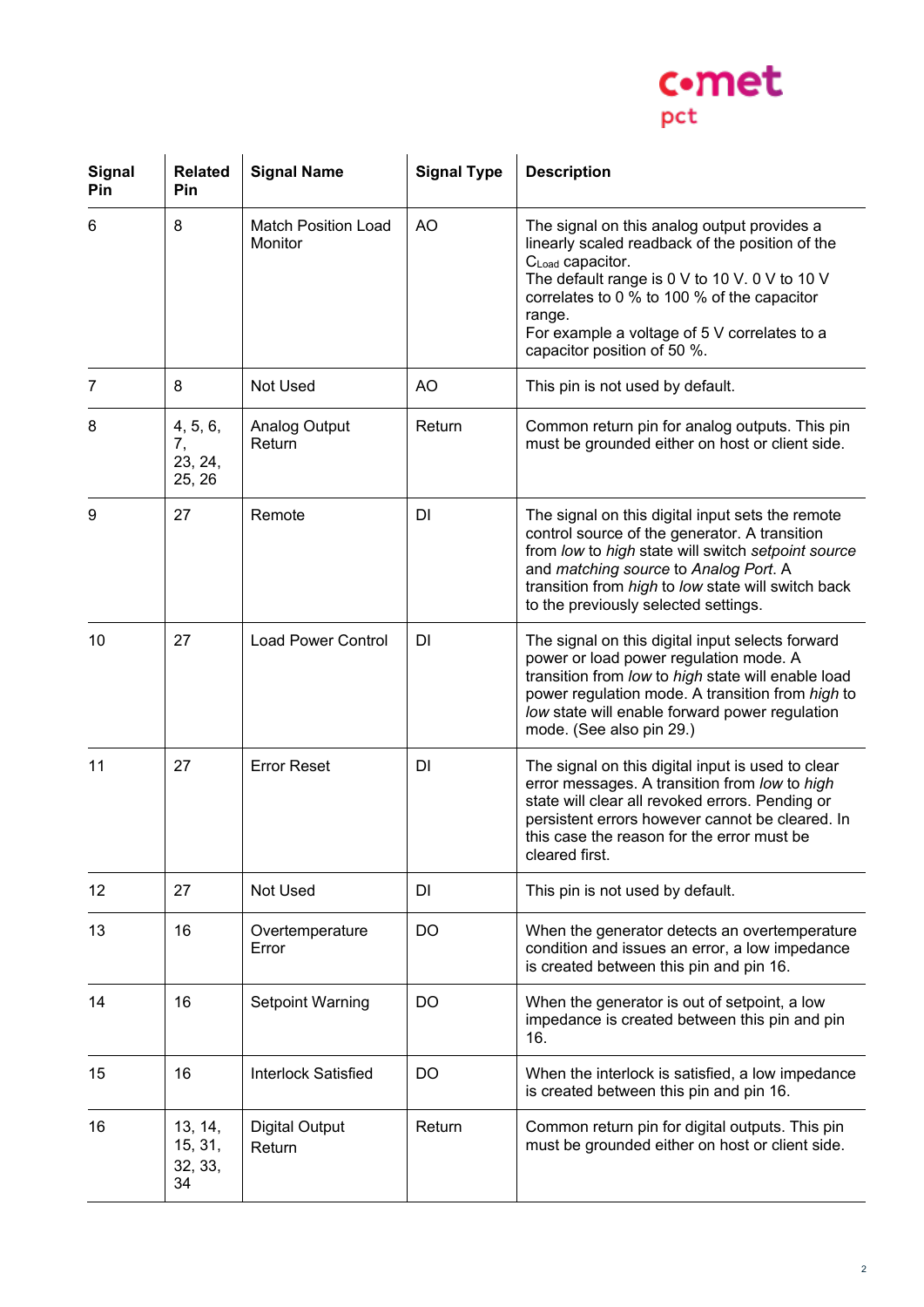

| <b>Signal</b><br>Pin | <b>Related</b><br>Pin | <b>Signal Name</b>                     | <b>Signal Type</b> | <b>Description</b>                                                                                                                                                                                                                                                                                                                                                                                                                                                                                                                                                                                                                                                                                                                                                                                                                                                                                                                                                                                                                                |
|----------------------|-----------------------|----------------------------------------|--------------------|---------------------------------------------------------------------------------------------------------------------------------------------------------------------------------------------------------------------------------------------------------------------------------------------------------------------------------------------------------------------------------------------------------------------------------------------------------------------------------------------------------------------------------------------------------------------------------------------------------------------------------------------------------------------------------------------------------------------------------------------------------------------------------------------------------------------------------------------------------------------------------------------------------------------------------------------------------------------------------------------------------------------------------------------------|
| 17                   | 35                    | <b>Blanking / Pulsing</b><br>Return    | Return             | This pin must be grounded either on host or<br>client side. See pin 35.                                                                                                                                                                                                                                                                                                                                                                                                                                                                                                                                                                                                                                                                                                                                                                                                                                                                                                                                                                           |
| 18                   | 36                    | Interlock Return                       | Return             | Return / reference pin for an external interlock<br>signal. For a description of the interlock circuit<br>see pin 36.                                                                                                                                                                                                                                                                                                                                                                                                                                                                                                                                                                                                                                                                                                                                                                                                                                                                                                                             |
| 19                   | N/A                   | <b>GND</b>                             | <b>GND</b>         | DC ground connection common to chassis<br>ground.                                                                                                                                                                                                                                                                                                                                                                                                                                                                                                                                                                                                                                                                                                                                                                                                                                                                                                                                                                                                 |
| 20                   | 1                     | <b>RF Power Setpoint</b>               | Al                 | The signal provided to this analog input<br>represents a linearly scaled setting for the RF<br>power setpoint. The function of the signal<br>provided to this analog input depends on the<br>power control mode. In forward power control<br>mode it sets the requested forward power, in<br>load power control mode the requested load<br>power.<br>The default voltage range for this analog input is<br>0 V to 10 V. 0 V to 10 V correlates to 0 W to<br>nominal RF power.<br>For example a voltage of 5 V correlates to 50 %<br>of the nominal RF power.                                                                                                                                                                                                                                                                                                                                                                                                                                                                                      |
| 21                   | 1                     | <b>Match Position Tune</b><br>Setpoint | AI                 | The signal provided to this analog input<br>represents a linearly scaled setting for the<br>position of the C <sub>Tune</sub> capacitor.<br>The default voltage range for this analog input is<br>0 V to 10 V. 0 V to 10 V correlates to 0 % to 100<br>% of the capacitor's range.<br>For example a voltage of 5 V correlates to a<br>capacitor position of 50 %.                                                                                                                                                                                                                                                                                                                                                                                                                                                                                                                                                                                                                                                                                 |
| 22                   | 1                     | <b>Process Control</b><br>Feedback     | Al                 | The signal provided to this analog input is used<br>as process control feedback input, where the<br>process control setpoint is given by pin 2. The<br>scaling for Process Control Setpoint (pin 2) and<br>Process Control Feedback (pin 22) must be<br>identical.<br>This signal closes the control loop around<br>external components in the RF path. Typically,<br>matching networks provide a scaled DC bias or<br>RF peak voltage monitor signal which is applied<br>to this pin. When set to process control mode,<br>the generator compares the value for process<br>control setpoint with process control feedback<br>and adjusts the RF output power to maintain<br>both values at the same level.<br>The default voltage range for this analog input is<br>0 V to 10 V. 0 V to 10 V correlates to 0 to<br>maximum process control value (4000 V default<br>maximum value). Please note that this input<br>does only accept positive values. For negative<br>DC bias voltages the scaled absolute value<br>must be provided to this pin. |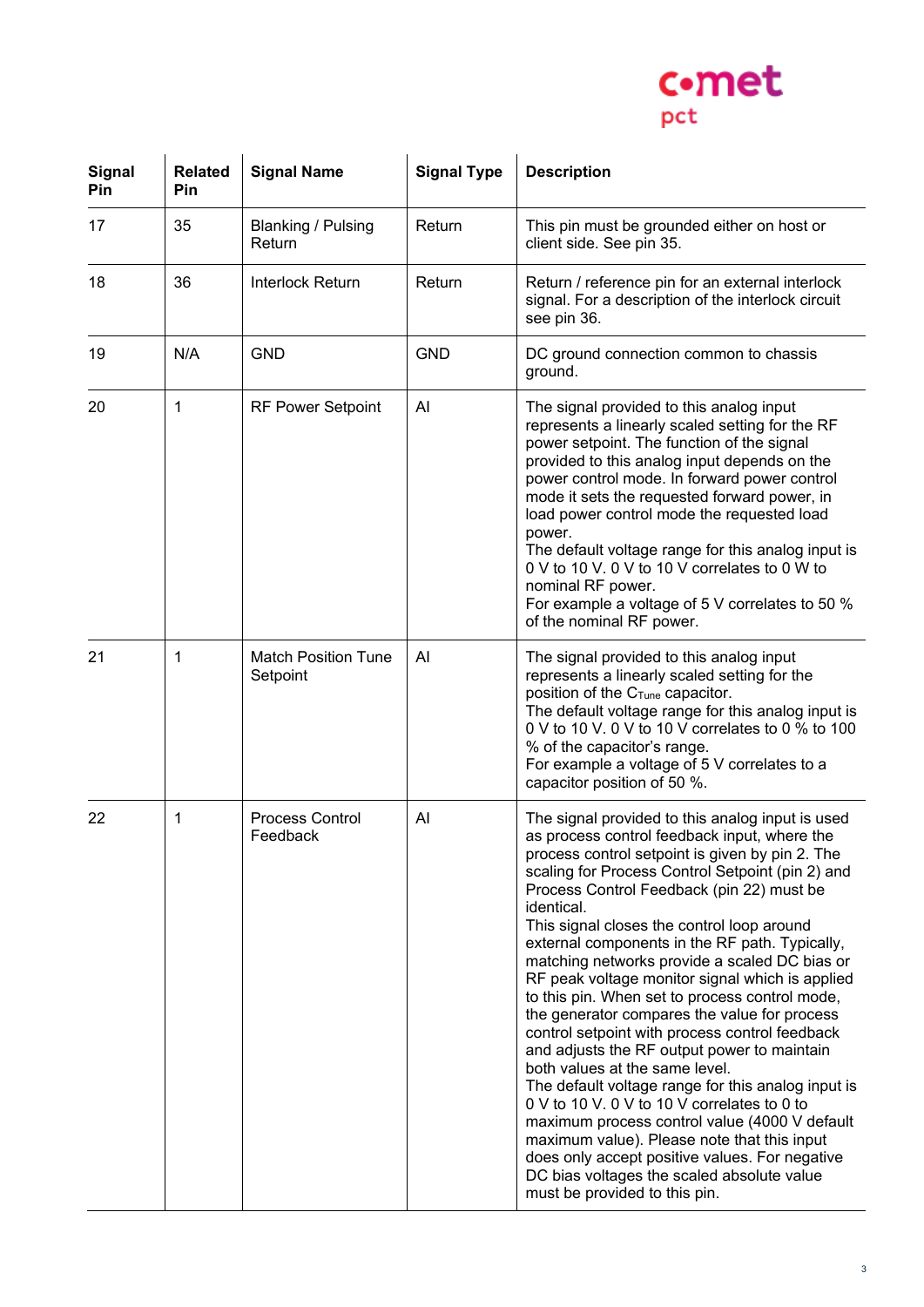

| Signal<br>Pin | <b>Related</b><br>Pin                 | <b>Signal Name</b>                | <b>Signal Type</b> | <b>Description</b>                                                                                                                                                                                                                                                                                                       |
|---------------|---------------------------------------|-----------------------------------|--------------------|--------------------------------------------------------------------------------------------------------------------------------------------------------------------------------------------------------------------------------------------------------------------------------------------------------------------------|
| 23            | 8                                     | <b>Reflected Power</b><br>Monitor | AO                 | The signal on this analog output provides a<br>linearly scaled readback of the RF reflected<br>power.<br>The default range is 0 V to 10 V. 0 V to 10 V<br>correlates to 0 W to nominal RF power.<br>For example a voltage 1 V correlates to 10 % of<br>the nominal RF power.                                             |
| 24            | 8                                     | Match Position Tune               | AO                 | This signal on this analog output provides a<br>linearly scaled readback of the position of the<br>C <sub>Tune</sub> capacitor.<br>The default range is 0 V to 10 V. 0 V to 10 V<br>correlates to 0 % to 100 % of the capacitor<br>range.<br>For example a voltage of 5 V correlates to a<br>capacitor position of 50 %. |
| 25            | 8                                     | Not Used                          | AO                 | This pin is not used by default.                                                                                                                                                                                                                                                                                         |
| 26            | 8                                     | Not Used                          | AO                 | This pin is not used by default.                                                                                                                                                                                                                                                                                         |
| 27            | 9,<br>10, 11,<br>12,<br>28, 29,<br>30 | Digital Input Return              | Return             | Common return pin for digital inputs. This pin<br>must be grounded either on host or client side.                                                                                                                                                                                                                        |
| 28            | 27                                    | RF Power On                       | DI                 | The signal on this digital input enables or<br>disables RF output power. A transition from low<br>to high state will enable RF output power, a<br>transition from high to low state will disable RF<br>output power.                                                                                                     |
| 29            | 27                                    | <b>Process Control</b>            | DI                 | The signal on this digital selects forward power<br>or process control regulation mode. A transition<br>from low to high state will enable process<br>control regulation mode, a transition from high<br>to low state will enable forward power regulation<br>mode. (See also pin 10.)                                   |
| 30            | 27                                    | Set Match Capacitor               | <b>DI</b>          | The signal on this digital input is used to apply<br>certain capacitor positions. A transition from low<br>to high state will cause the generator to move<br>the capacitors in an attached matching network<br>to the positions provided by the signals on pin<br>21 and pin 24.                                         |
| 31            | 16                                    | <b>Matching Active</b>            | DO                 | When the generator detects that the capacitors<br>in an attached matching network are moving, a<br>low impedance is created between this pin and<br>pin 16                                                                                                                                                               |
| 32            | 16                                    | Error                             | DO.                | When the generator is in an error state, a low<br>impedance is created between this pin and pin<br>16.                                                                                                                                                                                                                   |